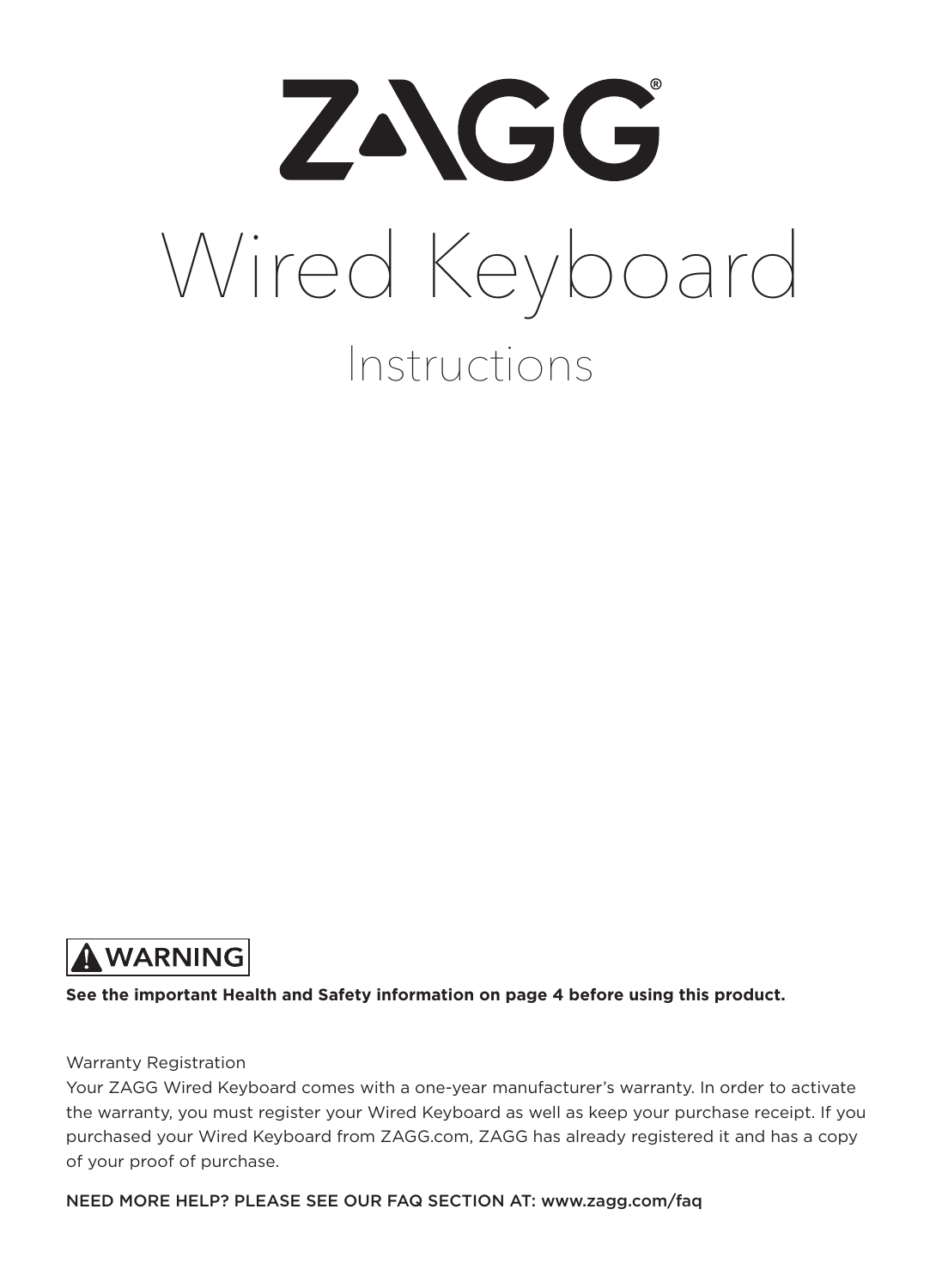## CONNECTING YOUR KEYBOARD

Your ZAGG Wired Keyboard is ready to go, right out of the box. Just plug it in and enjoy comfortable, accurate typing on a full-size keyboard.

- 1. Remove the keyboard from its package.
- 2. Connect the other end of the cable to the lightning port on your Apple device.
- 3. The keyboard will activate the moment it is plugged into your Apple device.

### SPECIAL FUNCTION KEYS

Your wired keyboard has a variety of special function keys to make your work and play as fast and easy as possible. Here is a list of the keys and what they do:

- $\Box$ **HOME** – Displays your device's home screen.
- ≏ **LOCK** – Activates and deactivates your device's sleep mode.
- **PERSONAL KEYBOARD HIDE/SHOW** – Hides or shows your device's on-screen keyboard.
- Q **SEARCH** – Opens your device's search function.
- **VOLUME UP** Increases your device's volume.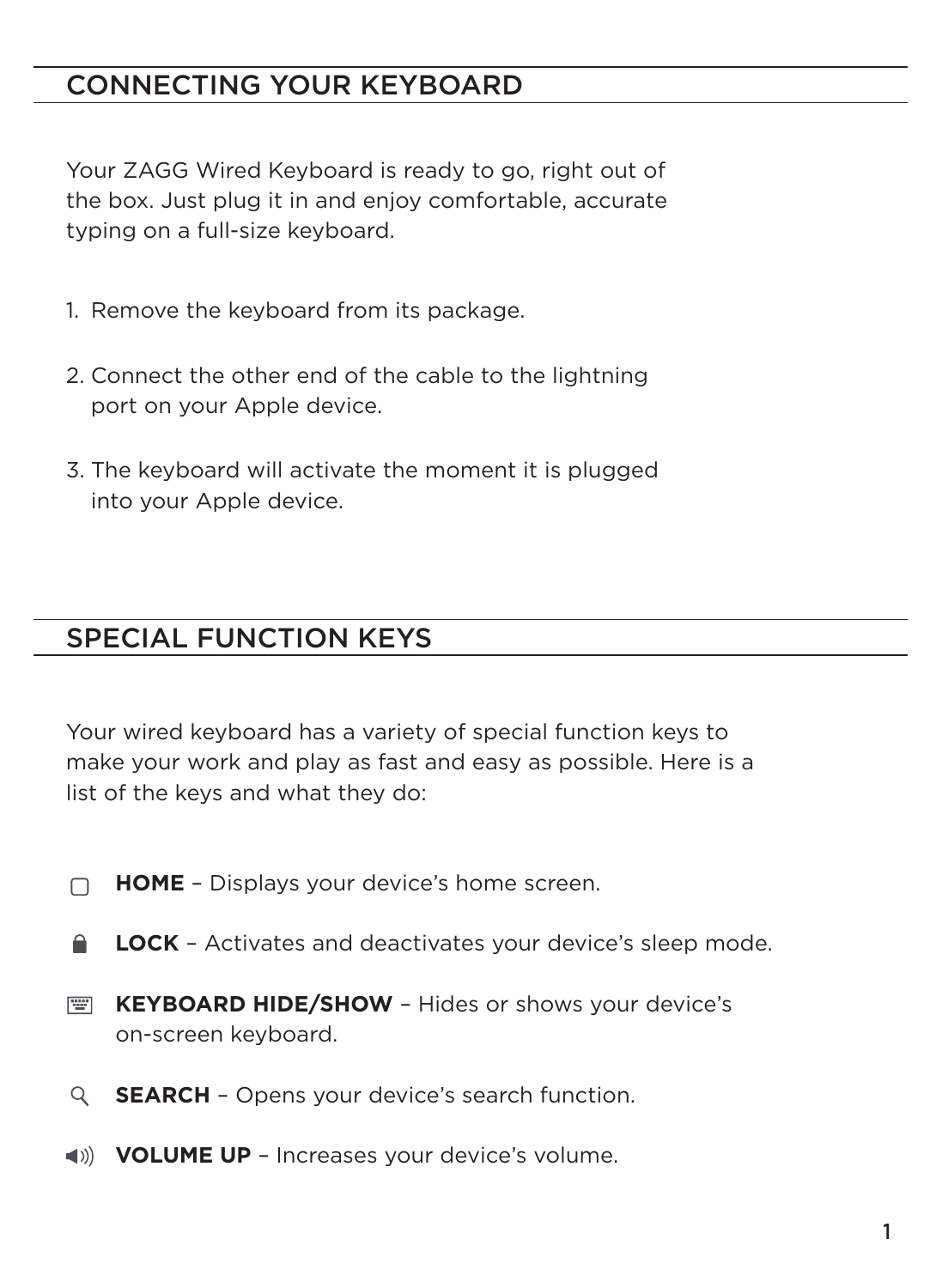- **VOLUME DOWN** Decreases your device's volume.
- **MUTE** Mutes the audio on your device. To resume playing audio, simply press the MUTE button again.
- $\mathbb{H}$ **PLAY/PAUSE** – Starts or pauses your current playlist. To resume playing from pause, simply press the button again.
- $\blacktriangleleft$ **PREVIOUS TRACK** - Skips to the previous track on your selected playlist.
- $\blacktriangleright\blacktriangleright$ **NEXT TRACK** – Skips to the next track on your selected playlist.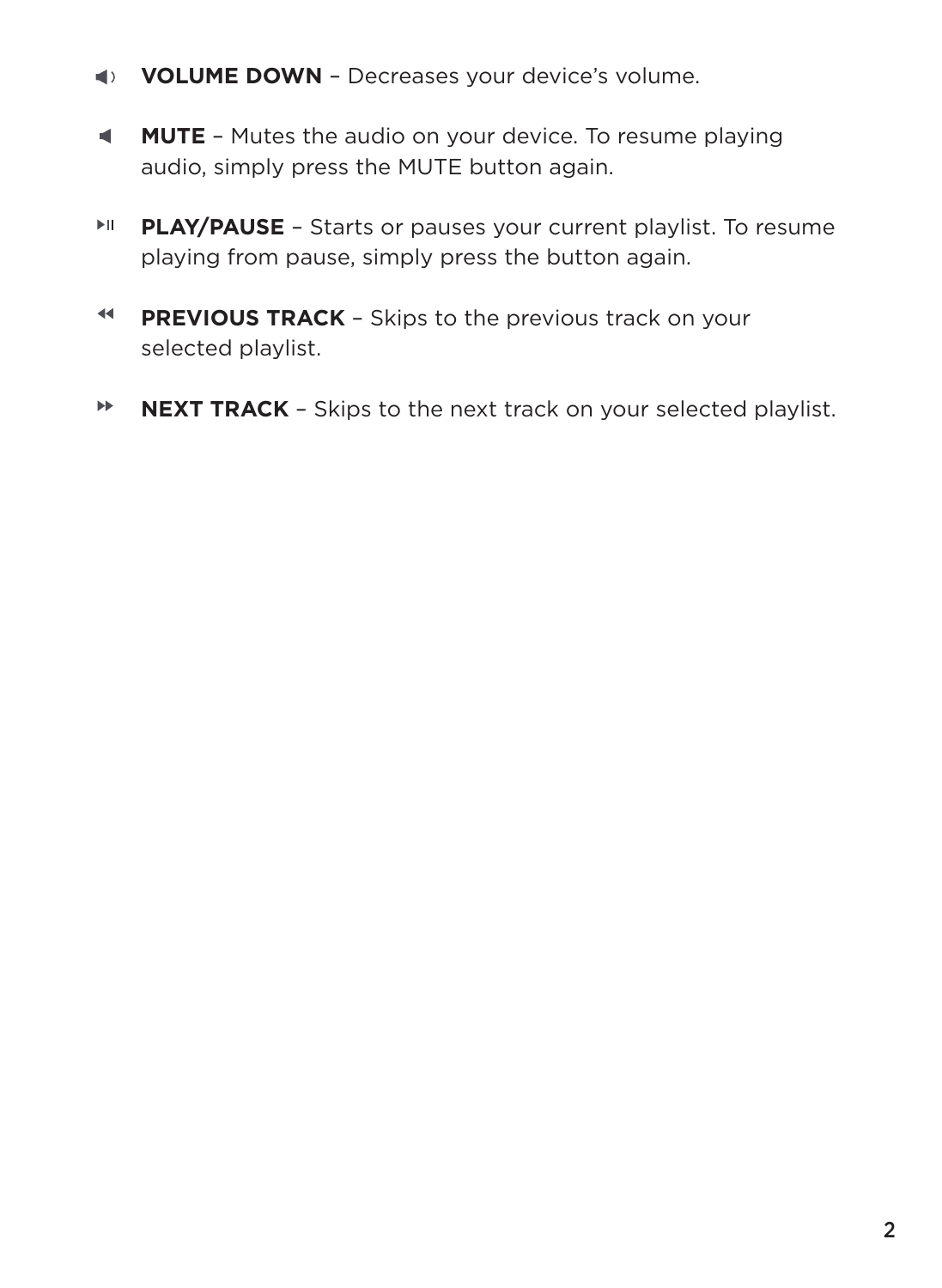For more help please see our FAQ section at: www.zagg.com/faq To reach a trained customer service representative, please use one of the following: ZAGG.com/support/contact.php | questions@zagg.com 1-800-700-ZAGG [9244] | 00-1-801-839-3906 for international customers

For unparalleled scratch protection for your tablet, we recommend ZAGG's InvisibleShield®.

#### PATENTS: ZAGG.COM/PATENTS | NASDAQ: ZAGG | MADE IN CHINA

Changes or modifications not expressly approved by the party responsible for compliance could void the user's authority to operate the equipment.

This equipment has been tested and found to comply with the limits for a Class B digital device, pursuant to Part 15 of the FCC Rules. These limits are designed to provide reasonable protection against harmful interference in a residential installation. This equipment generates, uses, and can radiate radio frequency energy and, if not installed and used in accordance with the instructions, may cause harmful interference to radio communications. However, there is no guarantee that interference will not occur in a particular installation.

If this equipment does cause harmful interference to radio or television reception, which can be determined by turning the equipment off and on, the user is encouraged to try to correct the interference by one or more of the following measures:

- Reorient or relocate the receiving antenna.
- Increase the separation between the equipment and receiver.
- Connect the equipment into an outlet on a circuit different from that to which the receiver is connected.
- Consult the dealer or an experienced radio/TV technician for help.